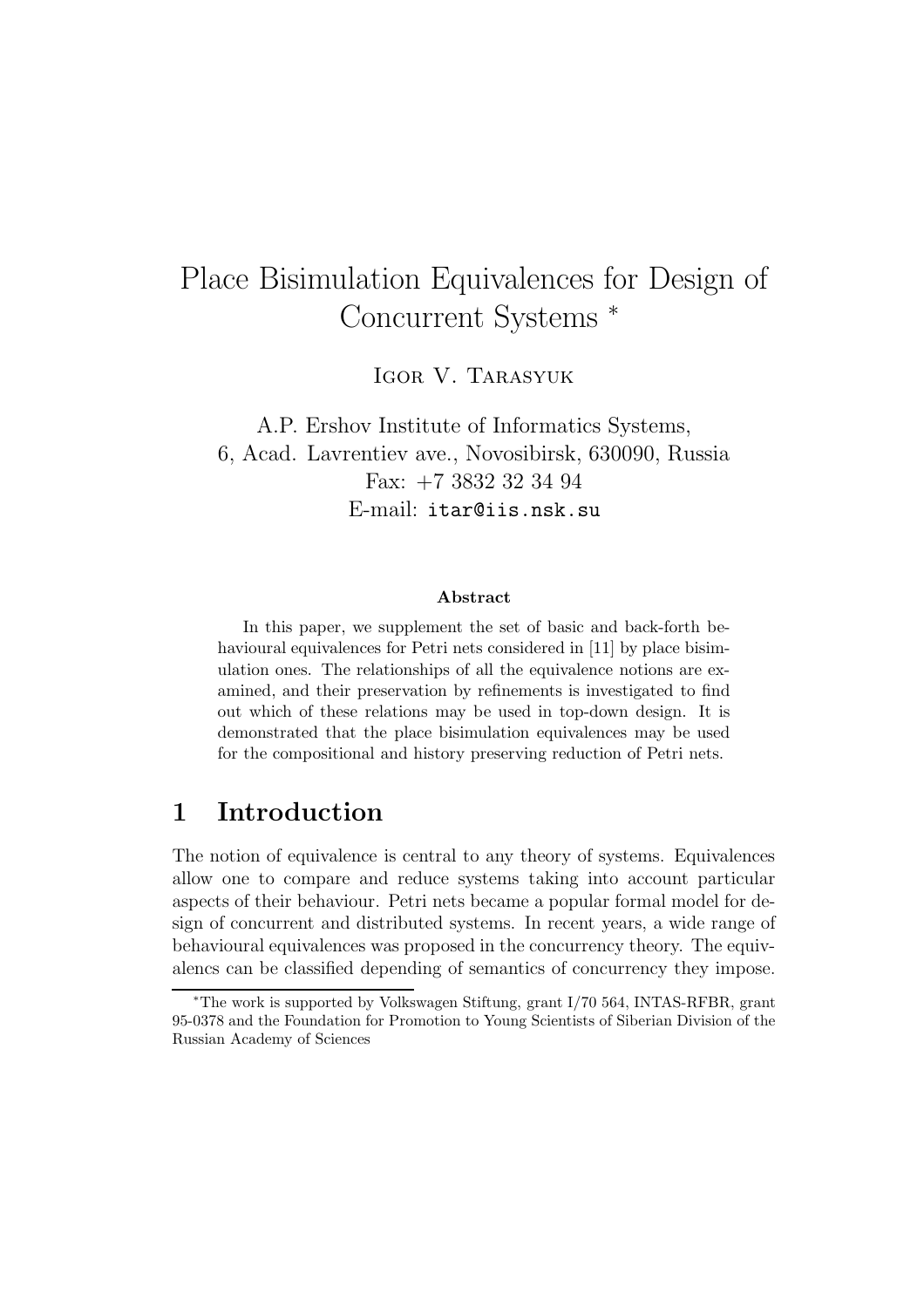In *interleaving* semantics, a concurrent happening of actions is interpreted as their occurrence in any possible order. In *step* semantics, a concurrency of actions is a basic notion, but their causal dependencies are not respected. In *partial word* semantics, causal dependencies of actions are respected in part via partially ordered multisets (pomsets) of actions, and a pomset may be modelled by a less sequential one (i.e. having less strict partial order). In *pomset* semantics, causal dependencies of actions are fully respected, and pomsets of actions should coincide to model each other. In *process* semantics, a structure of a process (causal) net is respected.

The following basic notions of behavioural equivalences were proposed:

- *Trace equivalences* (they respect only protocols of behaviour of systems): interleaving  $(\equiv_i)$  [8], step  $(\equiv_s)$  [8], partial word  $(\equiv_{vw})$  [12], pomset  $(\equiv_{pom})$  [8] and process  $(\equiv_{pr})$  [10].
- *Usual bisimulation equivalences* (they respect branching structure of behaviour of systems): interleaving  $(\underline{\leftrightarrow}_i)$  [8], step  $(\underline{\leftrightarrow}_s)$  [8], partial word  $(\underline{\leftrightarrow}_{pw})$  [12], pomset  $(\underline{\leftrightarrow}_{pom})$  [8] and process  $(\underline{\leftrightarrow}_{pr})$  [3].
- *ST-bisimulation equivalences* (they respect the duration or maximality of events in behaviour of systems): interleaving  $(\leftrightarrow_{iST})$  [7], partial word  $(\underline{\leftrightarrow}_{pwST})$  [12], pomset  $(\underline{\leftrightarrow}_{pomsT})$  [12] and process  $(\underline{\leftrightarrow}_{prST})$  [10].
- *History preserving bisimulation equivalences* (they respect the "history" of behaviour of systems): pomset  $(\triangle_{pomb})$  [12] and process  $(\triangle_{prh})$  [10].
- *Conflict preserving equivalences* (they completely respect conflicts of events in systems): multi event structure  $(\equiv_{mes})$  [10] and occurrence  $(\equiv_{occ})$  [7].
- *Isomorphism* (≃) (i.e. coincidence of systems up to renaming of their components).

Another important group of equivalences are back-forth bisimulation ones which are based on the idea that a bisimulation relation should not only require systems to simulate each other behaviour in the forward direction but also when going back in the history. By now, the set of all possible backforth equivalence notions was proposed in interleaving, step, partial word and pomset semantics. Most of them coincide with basic or with other back-forth relations. The following new notions were obtained: step back step forth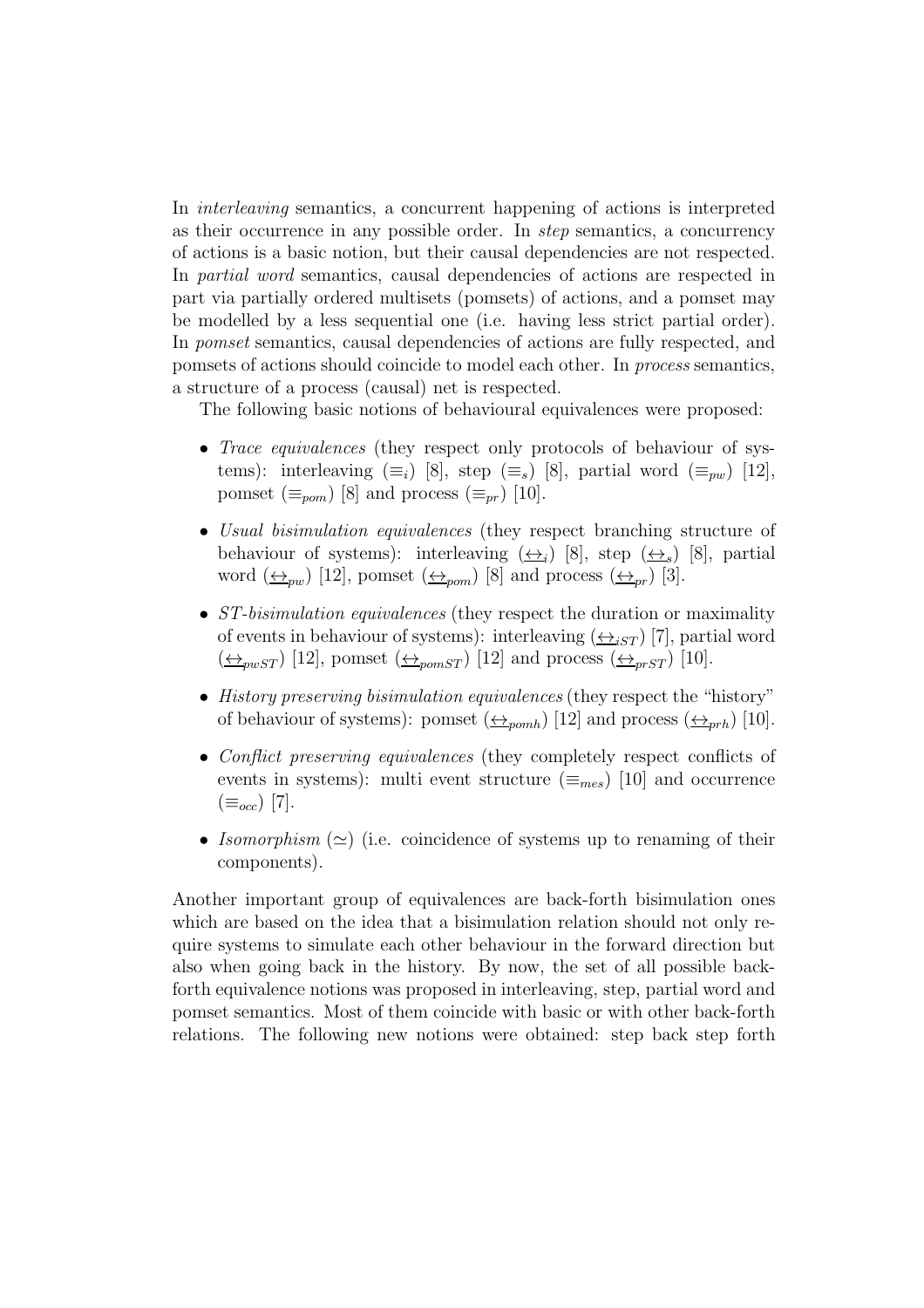$(\leftrightarrow_{sbsf})$  [6], step back partial word forth  $(\leftrightarrow_{sbpwf})$  [9] and step back pomset forth  $(\triangle_{sbpomf})$  [9] bisimulation equivalences. In [11] we supplemented them by several new relations in process semantics: step back process forth  $(\leftrightarrow_{sbprf})$  and pomset back process forth  $(\leftrightarrow_{pombprf})$  bisimulation equivalences.

The third important group of equivalences are place bisimulation ones introduced in [1]. They are relations between places (instead of markings or processes). The relation on markings is obtained using the "lifting" of relation on places. The main application of place bisimulation equivalences is an effective global behaviour preserving reduction technique for Petri nets based on them. In [1], interleaving place bisimulation equivalence  $(\sim_i)$  was proposed. In this paper, strict interleaving place bisimulation equivalence  $(\approx_i)$  was defined also, by imposing the additional requirement stating that corresponding transitions of nets must be related by the bisimulation. In [3, 4], step  $(\sim_s)$ , partial word  $(\sim_{pw})$ , pomset  $(\sim_{pom})$ , process  $(\sim_{pr})$  place bisimulation equivalences and their strict analogues ( $\approx_s$ ,  $\approx_{pw}$ ,  $\approx_{pom}$ ,  $\approx_{pr}$ ) were proposed. The coincidence of  $\sim_i$ ,  $\sim_s$  and  $\sim_{pw}$  was established. It was shown that all strict bisimulation equivalences coincide with  $\sim_{pr}$ . Thus, only three different equivalences remain:  $\sim_i$ ,  $\sim_{p_0}$  and  $\sim_{pr}$ . In addition, in these papers the polynomial algorithm of a net reduction modulo  $\sim_i$  and  $\sim_{pr}$  was proposed.

To choose appropriate behavioural viewpoint on systems to be modelled, it is important to have a complete set of equivalence notions in all semantics and understand their interrelations. Treating equivalences for preservation by refinements allows one to decide which of them may be used for topdown design. In this paper, we obtain a number of results on solution these problems for place bisimulation equivalences.

The first result is a diagram of interrelations of place equivalences with basic and back-forth behavioural notions from [10, 11]. We prove that  $\sim_{pr}$ implies  $\leftrightarrow_{prh}$  and answer the question from [1]: it is no sense to define history preserving place bisimulation equivalence. Another consequence is: the algorithm of a net reduction from [3, 4], based on  $\sim_{pr}$ , preserves "histories" of the behaviour of the initial net.

The second result is concerned a notion of transition refinement. In [5], SM-refinement operator for Petri nets was proposed, which "replaces" their transitions by SM-nets, a subclass of state machine nets. We treat all the considered equivalence notions for preservation by SM-refinements and establish that  $\sim_{pr}$  is the only place bisimulation equivalence which is preserved by SM-refinements. Thus, this equivalence may be used for the compositional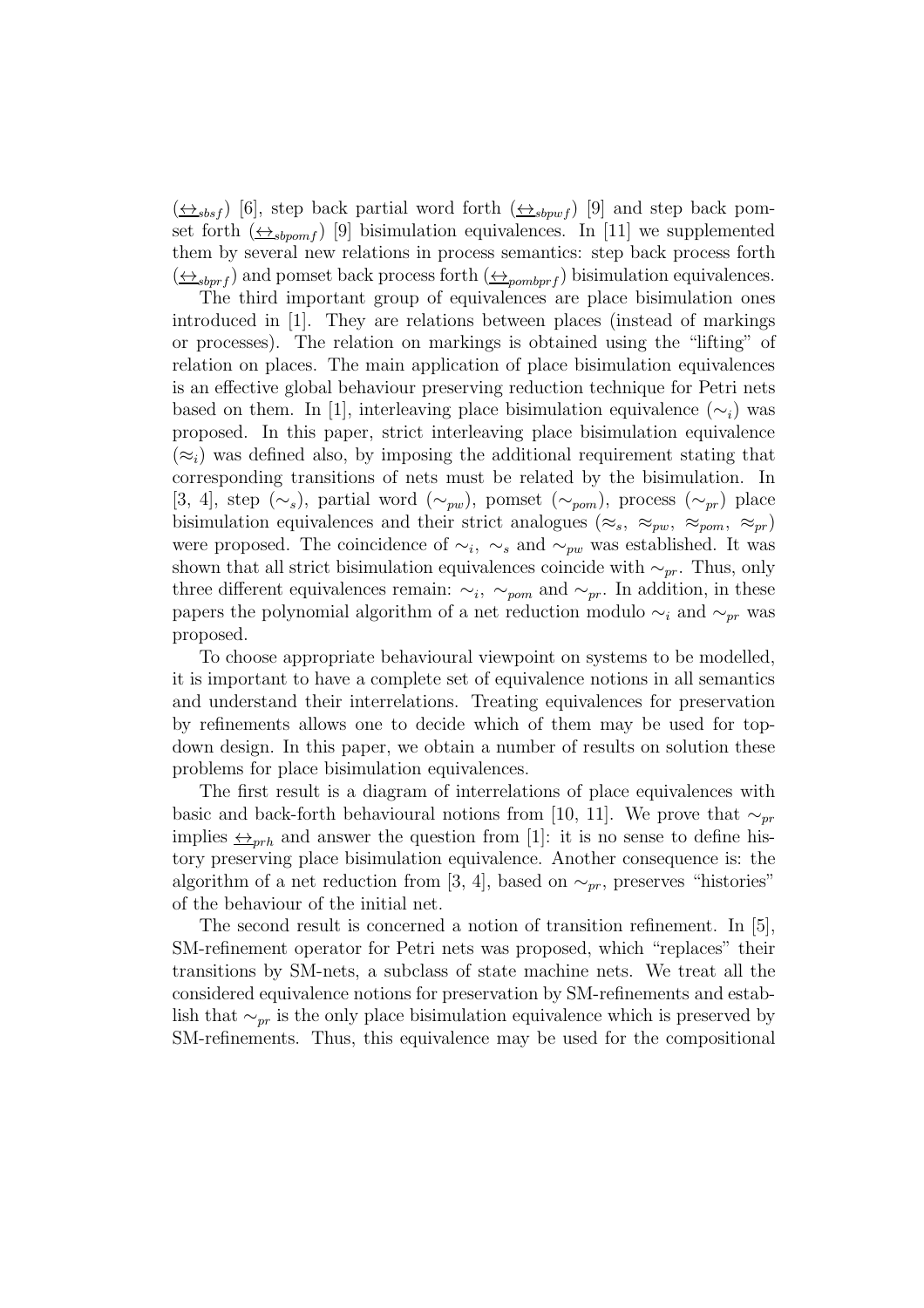reduction of nets.

### 2 Basic definitions

In this section, we present some basic definitions used further.

#### 2.1 Nets

Let  $Act = \{a, b, \ldots\}$  be a set of *action names*.

**Definition 2.1** *A* labelled net *is a quadruple*  $N = \langle P_N, T_N, F_N, l_N \rangle$ , where:

- $P_N = \{p, q, \ldots\}$  *is a set of places;*
- $T_N = \{t, u, \ldots\}$  *is a set of* transitions;
- $F_N: (P_N \times T_N) \cup (T_N \times P_N) \to \mathbb{N}$  *is the flow relation with weights (*N *denotes a set of natural numbers);*
- $l_N : T_N \to Act$  *is a* labelling *of transitions with action names.*

Given labelled nets N and N' A mapping  $\beta: P_N \cup T_N \to P_{N'} \cup T_{N'}$  is an *isomorphism* between N and N', denoted by  $\beta : N \simeq N'$ , if  $\beta$  is a bijective renaming of places and transitions of  $N$  s.t. the nets  $N$  and  $N'$  coincide up to it. Two labelled nets N and N' are *isomorphic*, denoted by  $N \simeq N'$ , if  $\exists \beta : N \simeq N'.$ 

Given a labelled net N and some transition  $t \in T_N$ , the *precondition* and postcondition of t, denoted by  $\cdot t$  and  $t$ <sup> $\cdot$ </sup> respectively, are the multisets defined in such a way:  $(\bullet t)(p) = F_N(p, t)$  and  $(t^{\bullet})(p) = F_N(t, p)$ . Analogous definitions are introduced for places:  $(\bullet p)(t) = F_N(t, p)$  and  $(p^{\bullet})(t) = F_N(p, t)$ . Let  $\mathbb{P}^{\circ}N = \{p \in P_N \mid \bullet p = \emptyset\}$  is the set of *input* places of N and  $N^{\circ} = \{p \in P_N \mid \bullet p = \emptyset\}$  $p^{\bullet} = \emptyset$  is the set of *output* places of N.

A labelled net N is *acyclic*, if there exist no transitions  $t_0, \ldots, t_n \in T_N$ s.t.  $t_{i-1}^{\bullet} \cap \bullet t_i \neq \emptyset$   $(1 \leq i \leq n)$  and  $t_0 = t_n$ . A labelled net N is *ordinary*, if  $\forall p \in P_N$  • p and  $p^{\bullet}$  are proper sets (not multisets).

Let  $N = \langle P_N, T_N, F_N, l_N \rangle$  be an acyclic ordinary labelled net and  $x, y \in$  $P_N \cup T_N$ . Let us introduce the following notions.

•  $x \prec_N y \Leftrightarrow xF_N^+y$ , where  $F_N^+$  is a transitive closure of  $F_N$  (*the strict causal dependence* relation);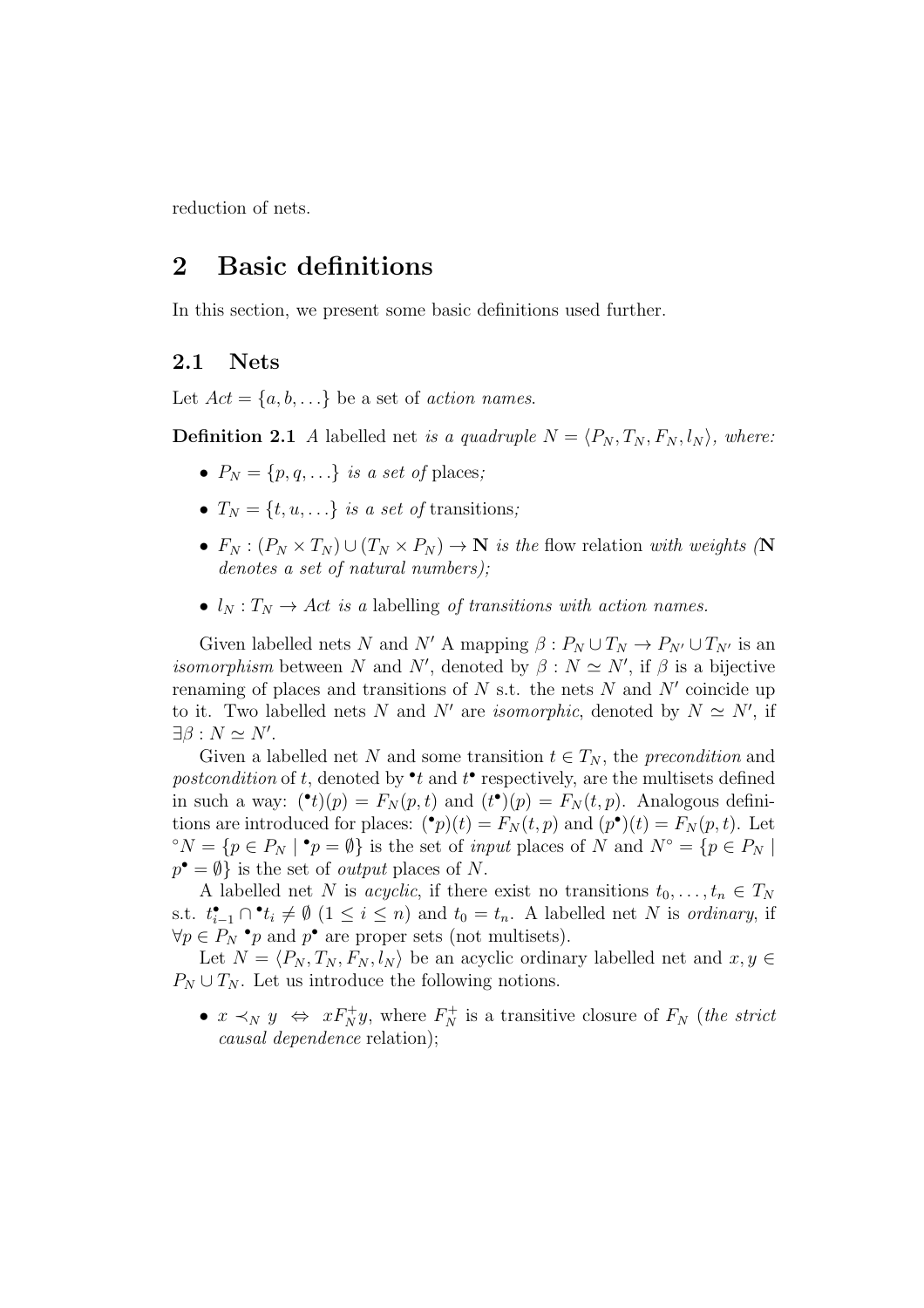•  $\downarrow_N x = \{y \in P_N \cup T_N \mid y \prec_N x\}$  (the set of *strict predecessors* of x);

A set  $T \subseteq T_N$  is *left-closed* in N, if  $\forall t \in T \ (\downarrow_N t) \cap T_N \subseteq T$ .

We denote the *set of all finite multisets* over a set  $X$  by  $\mathcal{M}(X)$ . A *marking* of a labelled net N is a multiset  $M \in \mathcal{M}(P_N)$ .

**Definition 2.2** *A* (marked) net *is a tuple*  $N = \langle P_N, T_N, F_N, l_N, M_N \rangle$ , where  $\langle P_N, T_N, F_N, l_N \rangle$  *is a labelled net and*  $M_N \in \mathcal{M}(P_N)$  *is the initial marking.* 

Let  $M \in \mathcal{M}(P_N)$  be a marking of a net N. A transition  $t \in T_N$  is *firable* in M, if  $\cdot t \subseteq M$ . If t is firable in M, its firing yields a new marking  $\widetilde{M} = M - \bullet t + t^{\bullet},$  denoted by  $M \stackrel{t}{\rightarrow} \widetilde{M}$ .

#### 2.2 Partially ordered sets

**Definition 2.3** *A* labelled partially ordered set (lposet) *is a triple*  $\rho = \langle X, \prec \rangle$  $, l$ *i*, where:

- $X = \{x, y, ...\}$  *is some set;*
- ≺⊆ X × X *is a strict partial order (irreflexive transitive relation) over* X*;*
- $l : X \rightarrow Act$  *is a* labelling *function*.

Let  $\rho = \langle X, \prec, l \rangle$  and  $\rho' = \langle X', \prec', l' \rangle$  be lposets.

A mapping  $\beta: X \to X'$  is a *homomorphism* between  $\rho$  and  $\rho'$ , denoted by  $\beta : \rho \sqsubseteq \rho'$ , if it is a bijection and  $\forall x, y \in X \ x \prec y \Rightarrow \beta(x) \prec' \beta(y)$ ,  $\forall x \in$ X  $l(x) = l'(\beta(x))$ . We write  $\rho \sqsubseteq \rho'$ , if  $\exists \beta : \rho \sqsubseteq \rho'$ .

A mapping  $\beta: X \to X'$  is an *isomorphism* between  $\rho$  and  $\rho'$ , denoted by  $\beta : \rho \simeq \rho'$ , if  $\beta : \rho \sqsubseteq \rho'$  and  $\beta^{-1} : \rho' \sqsubseteq \rho$ . Two lposets  $\rho$  and  $\rho'$  are *isomorphic*, denoted by  $\rho \simeq \rho'$ , if  $\exists \beta : \rho \simeq \rho'$ .

Definition 2.4 Partially ordered multiset (pomset) *is an isomorphism class of lposets.*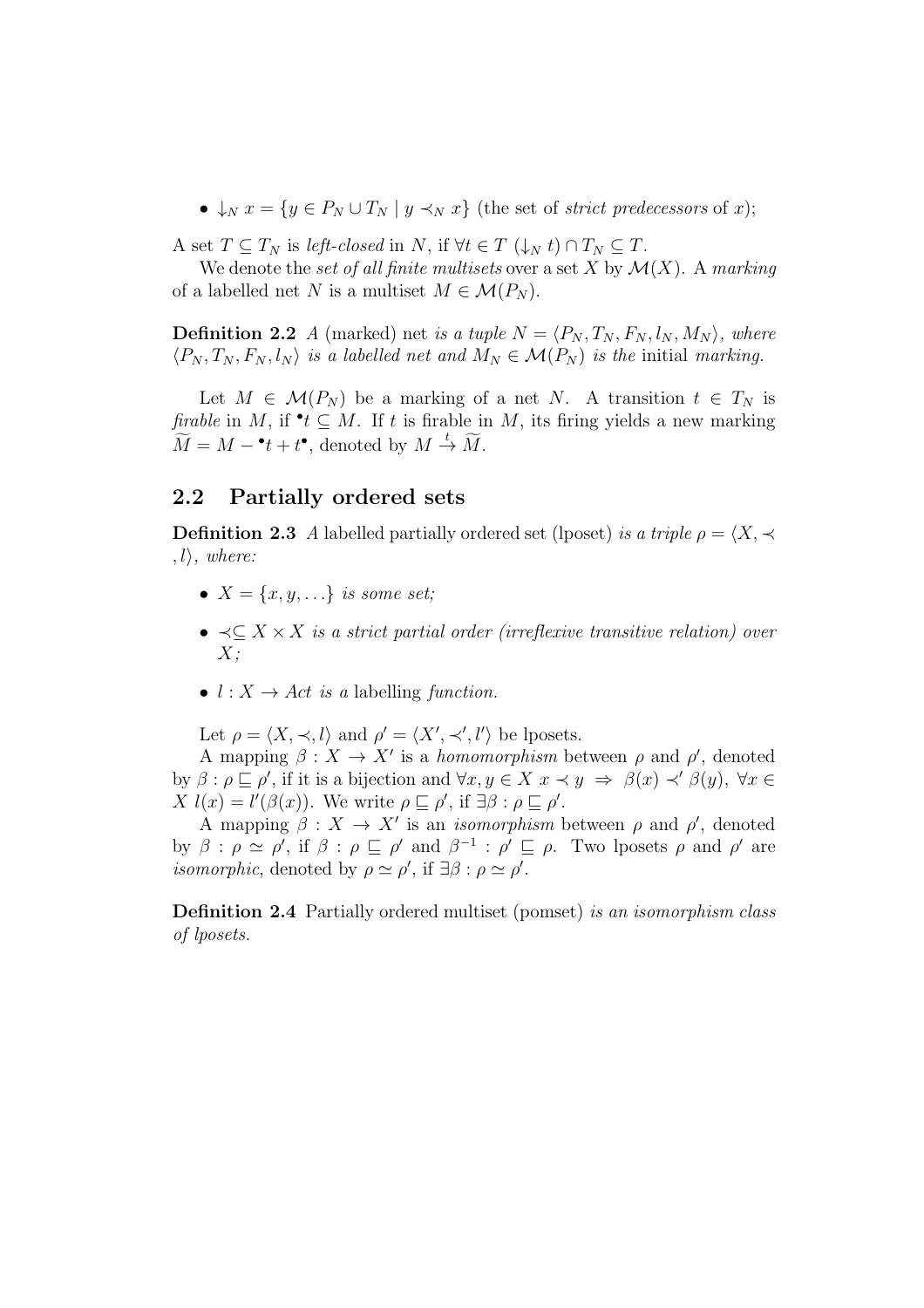#### 2.3 Processes

Definition 2.5 *A* causal net *is an acyclic ordinary labelled net*  $C = \langle P_C, T_C, F_C, l_C \rangle, s.t.$ 

- 1.  $\forall r \in P_C \mid \mathbf{r} \mid \leq 1$  *and*  $|r^{\bullet}| \leq 1$ , *i.e.* places are unbranched;
- 2.  $\forall x \in P_C \cup T_C \mid \downarrow_C x \mid \infty$ , *i.e. a set of causes is finite.*

Let us note that on the basis of any causal net  $C$  one can define lposet  $\rho_C = \langle T_C, \prec_N \bigcap (T_C \times T_C), l_C \rangle.$ 

The fundamental property of causal nets is  $[3]$ : if C is a causal net, then there exists a sequence of transition firings (a *full execution* of C) s.t.  ${}^{\circ}C = L_0 \stackrel{v_1}{\rightarrow} \cdots \stackrel{v_n}{\rightarrow} L_n = C^{\circ}$  s.t.  $L_i \subseteq P_C$   $(0 \leq i \leq n)$ ,  $P_C = \bigcup_{i=0}^n L_i$  and  $T_C = \{v_1, \ldots, v_n\}.$ 

**Definition 2.6** *Given a net* N *and a causal net* C. A mapping  $\varphi$  :  $P_C \cup T_C \rightarrow$  $P_N \cup T_N$  *is an* embedding *of* C *into* N, *denoted by*  $\varphi : C \to N$ , *if:* 

- *1.*  $\varphi(P_C) \in \mathcal{M}(P_N)$  and  $\varphi(T_C) \in \mathcal{M}(T_N)$ , *i.e.* sorts are preserved;
- 2.  $\forall v \in T_C \cdot \varphi(v) = \varphi(v)$  and  $\varphi(v) = \varphi(v^*)$ , *i.e.* flow relation is re*spected;*
- *3.*  $\forall v \in T_C$   $l_C(v) = l_N(\varphi(v))$ , *i.e. labelling is preserved.*

Since embeddings respect the flow relation, if  $\circ C \stackrel{v_1}{\to} \cdots \stackrel{v_n}{\to} C^{\circ}$  is a full execution of C, then  $M = \varphi({}^{\circ}C) \stackrel{\varphi(v_1)}{\longrightarrow} \cdots \stackrel{\varphi(v_n)}{\longrightarrow} \varphi(C^{\circ}) = \widetilde{M}$  is a sequence of transition firings in N.

**Definition 2.7** *A* firable in marking M process of a net N is a pair  $\pi$  =  $(C, \varphi)$ *, where* C *is a causal net and*  $\varphi : C \to N$  *is an embedding s.t.*  $M =$  $\varphi$ <sup>(°</sup>C). A firable in  $M_N$  process is a process of N.

We write  $\Pi(N, M)$  for the *set of all firable* in marking M processes of a net N and Π(N) for the *set of all processes* of a net N. The *initial* process of a net N is  $\pi_N = (C_N, \varphi_N) \in \Pi(N)$ , s.t.  $T_{C_N} = \emptyset$ . If  $\pi \in \Pi(N, M)$ , then firing of this process transforms a marking M into  $\tilde{M} = \varphi(C^{\circ})$ , denoted by  $M \stackrel{\tilde{\pi}}{\rightarrow} \widetilde{M}.$ 

Let  $\pi = (C, \varphi), \tilde{\pi} = (\tilde{C}, \tilde{\varphi}) \in \Pi(N), \hat{\pi} = (\tilde{C}, \hat{\varphi}) \in \Pi(N, \varphi(C^{\circ})).$  A process  $\tilde{\pi}$  is an *extension* of  $\pi$  *by process*  $\hat{\pi}$ , denoted by  $\pi \stackrel{\hat{\pi}}{\to} \tilde{\pi}$ , if  $T_C \subseteq T_{\widetilde{C}}$  is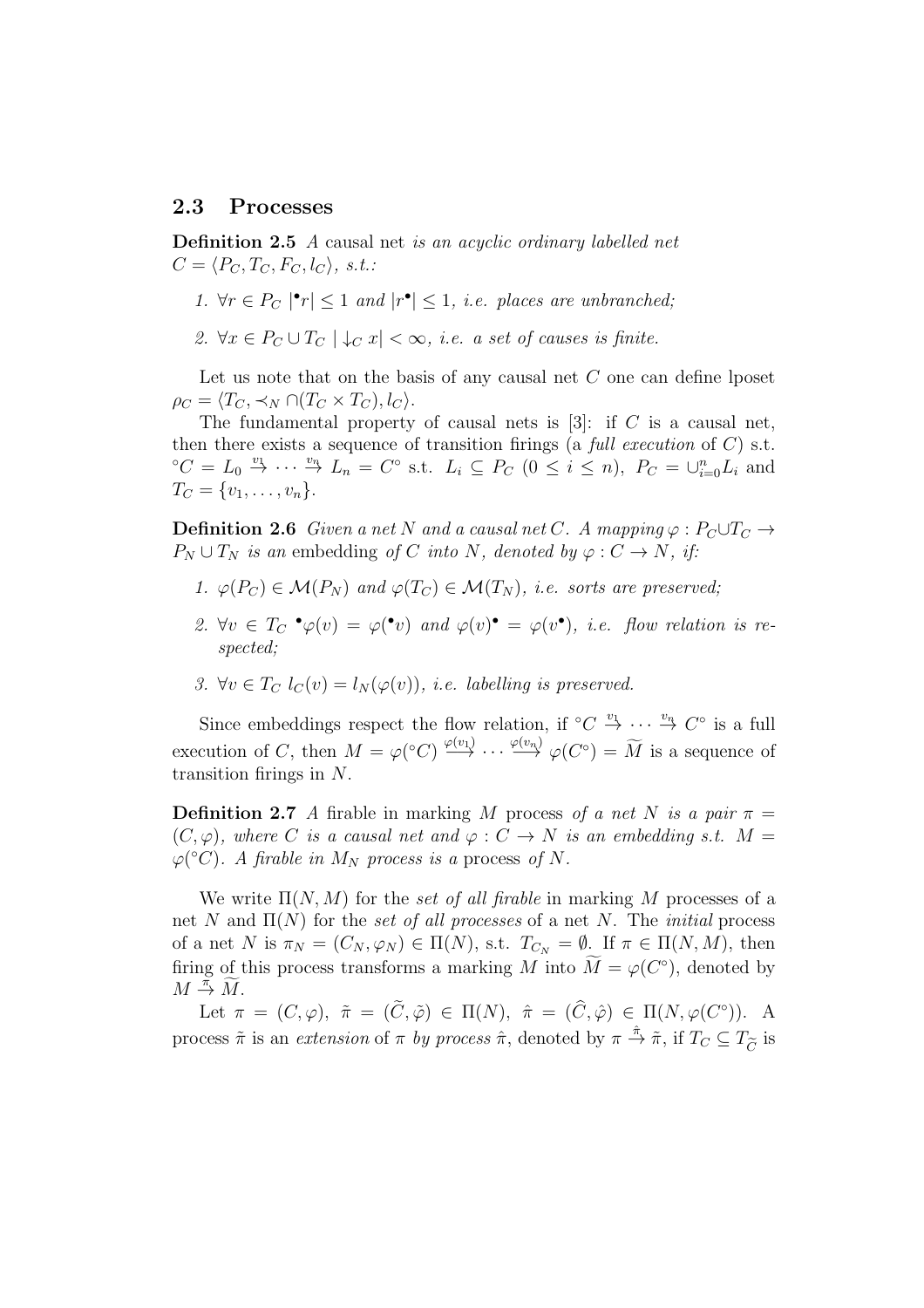a left-closed set in  $\tilde{C}$  and  $T_{\tilde{C}} = T_{\tilde{C}} \setminus T_C$ . We write  $\pi \to \tilde{\pi}$ , if  $\exists \hat{\pi} \pi \stackrel{\hat{\pi}}{\to} \tilde{\pi}$ . A process  $\tilde{\pi}$  is an extension of  $\pi$  *by one transition*, denoted by  $\pi \stackrel{v}{\to} \tilde{\pi}$ , if  $\pi \stackrel{\hat{\pi}}{\to} \tilde{\pi}$ and  $T_{\widehat{C}} = \{v\}.$ 

#### 3 Place bisimulation equivalences

In this section, place bisimulation equivalences are introduced. Let us recall the definition of usual bisimulation equivalences.

**Definition 3.1** Let N and N' be some nets. A relation  $\mathcal{R} \subseteq \mathcal{M}(N) \times \mathcal{M}(N')$ *is a*  $\star$ -bisimulation *between* N *and*  $N'$ ,  $\star \in$  {interleaving, step, partial word, pomset, process*}*, denoted by  $\mathcal{R}: N \rightarrow N'$ ,  $\star \in \{i, s, pw, pom, pr\}$ , if:

- *1.*  $(M_N, M_{N'}) \in \mathcal{R}$ . 2.  $(M, M') \in \mathcal{R}, M \stackrel{\hat{\pi}}{\rightarrow} \widetilde{M},$ *(a)*  $|T_{\hat{C}}| = 1$ *, if*  $\star = i$ *; (b)*  $\prec$ <sub>∂</sub>=  $\emptyset$ *, if*  $\star$  = *s;*  $\Rightarrow \exists \widetilde{M}' : M' \stackrel{\hat{\pi}'}{\rightarrow} \widetilde{M}'$ ,  $(\widetilde{M}, \widetilde{M}') \in \mathcal{R}$  and  $(a)$   $\rho_{\widehat{C}'} \sqsubseteq \rho_{\widehat{C}}$ ,  $if \star = pw;$ *(b)*  $\rho_{\widehat{C}} \simeq \rho_{\widehat{C}}$ *, if*  $\star \in \{i, s, pom\}$ *;*  $(c) \quad \hat{C} \simeq \hat{C}'$ , if  $\star = pr$ .
- *3. As item 2, but the roles of* N *and* N′ *are reversed.*

*Two nets* N *and* N' *are*  $\star$ -bisimulation equivalent,  $\star \in$  {interleaving, step, partial word, pomset, process*}*, *denoted by*  $N \leftrightarrow N'$ , *if*  $\exists \mathcal{R} : N \leftrightarrow N'$ ,  $\star \in$  $\{i, s, pw, pom, pr\}$ .

*Place bisimulations* are relations between places instead of markings. A relation on markings is obtained with use of the "lifting" of a bisimulation relation on places.

Let for nets N and  $N'$   $\mathcal{R} \subseteq P_N \times P_{N'}$  be a relation between their places. The *lifting* of R is a relation  $\overline{\mathcal{R}} \subseteq \mathcal{M}(P_N) \times \mathcal{M}(P_{N'})$ , defined as follows:  $(M, M') \in \overline{\mathcal{R}} \Leftrightarrow \exists \{(p_1, p'_1), \ldots, (p_n, p'_n)\} \in \mathcal{M}(\mathcal{R}) : M = \{p_1, \ldots p_n\}, M' =$  $\{p'_1, \ldots p'_n\}.$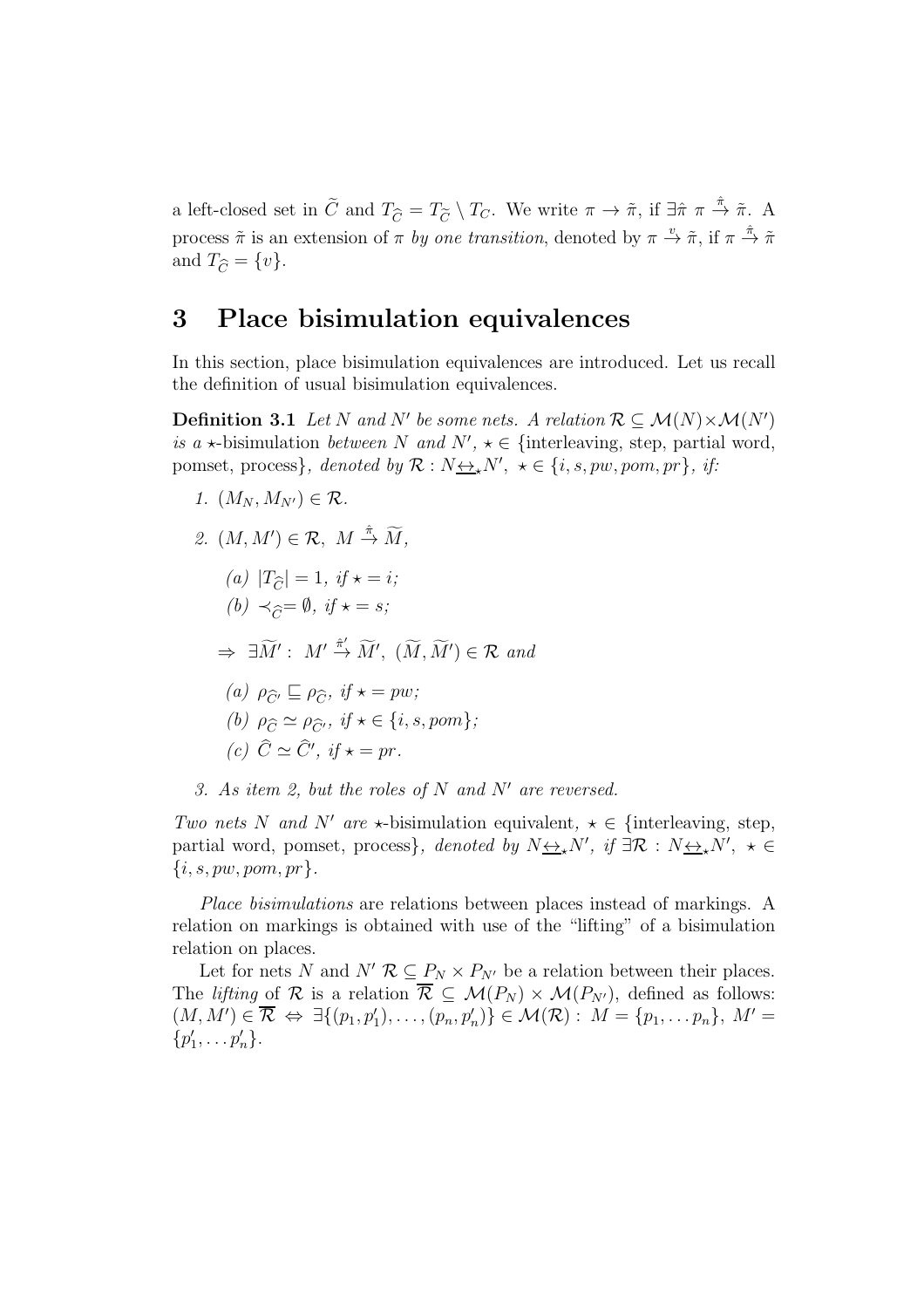**Definition 3.2** Let N and N' be some nets. A relation  $\mathcal{R} \subseteq P_N \times P_{N'}$ *is a*  $\star$ -place bisimulation *between* N and N',  $\star \in$ {interleaving, step, partial word, pomset, process*}*, *denoted by*  $\mathcal{R}$  :  $N \sim_{\star} N'$ , *if*  $\overline{\mathcal{R}}$  :  $N \underline{\leftrightarrow}_{\star} N'$ ,  $\star \in$  $\{i, s, pw, pom, pr\}$ .

*Two nets* N *and* N' *are*  $\star$ -place bisimulation equivalent,  $\star \in$ {interleaving, step, partial word, pomset, process*}*, *denoted by*  $N \sim_{\star} N'$ , *if*  $\exists \mathcal{R} : N \sim_{\star}$  $N', \star \in \{i, s, pw, pom, pr\}.$ 

*Strict* place bisimulation equivalences are defined using the additional requirement stating that corresponding transitions of nets must be (as well as makings) related by  $\overline{\mathcal{R}}$ . This relation is defined on transitions as follows.

Let for some nets N and N'  $t \in T_N$ ,  $t' \in T_{N'}$ . Then  $(t, t') \in \overline{\mathcal{R}} \iff$  $((^{\bullet}t, ^{\bullet}t') \in \overline{\mathcal{R}}) \wedge ((t^{\bullet}, t'^{\bullet}) \in \overline{\mathcal{R}}) \wedge (l_N(t) = l_{N'}(t')).$ 

**Definition 3.3** Let N and N' be some nets. A relation  $\mathcal{R} \subseteq P_N \times P_{N'}$  is a strict  $\star$ -place bisimulation *between* N and  $N'$ ,  $\star \in$ {interleaving, step, partial word, pomset, process*}*, denoted by  $\mathcal{R}: N \approx_{\star} N'$ ,  $\star \in \{i, s, pw, pom, pr\}$ , if:

- 1.  $\overline{\mathcal{R}} : N \underline{\leftrightarrow}_* N'$ .
- 2. In the definition of  $\star$ -bisimulation in item 2 (and in item 3 symmet*rically) the new requirement is added:*  $\forall v \in T_{\widehat{C}} (\widehat{\varphi}(v), \widehat{\varphi}'(\beta(v))) \in \overline{\mathcal{R}}$ , *where:*
	- $(a)$   $\beta : \rho_{\widehat{C}'} \sqsubseteq \rho_{\widehat{C}}$ ,  $if \star = pw;$  $(b)$   $\beta : \rho_{\widehat{C}} \simeq \rho_{\widehat{C}}$ *, if*  $\star \in \{i, s, pom\};$  $(c)$   $\beta$  :  $\widehat{C} \simeq \widehat{C}'$ , *if*  $\star = pr$ .

*Two nets* N *and* N' *are* strict  $\star$ -place bisimulation equivalent,  $\star \in$ {interleaving, step, partial word, pomset, process}, denoted by  $N \approx_{\star} N'$ ,  $if \exists \mathcal{R} : N \approx_{\star} N', \ \star \in \{i, s, pw, pom, pr\}.$ 

An important property of place bisimulations is *additivity*. Let for nets N and N' R : N  $\sim_{\star}$  N'. Then  $(M_1, M'_1) \in \overline{\mathcal{R}}$  and  $(M_2, M'_2) \in \overline{\mathcal{R}}$  implies  $((M_1 + M_2), (M'_1 + M'_2)) \in \overline{\mathcal{R}}$ . In particular, if we put *n* tokens into each of the places  $p \in P_N$  and  $p' \in P_{N'}$  s.t.  $(p, p') \in \mathcal{R}$ , then the nets obtained as a result of such a changing of the initial markings, must be also place bisimulation equivalent.

The following proposition establishes a coincidence of most place bisimulation equivalences.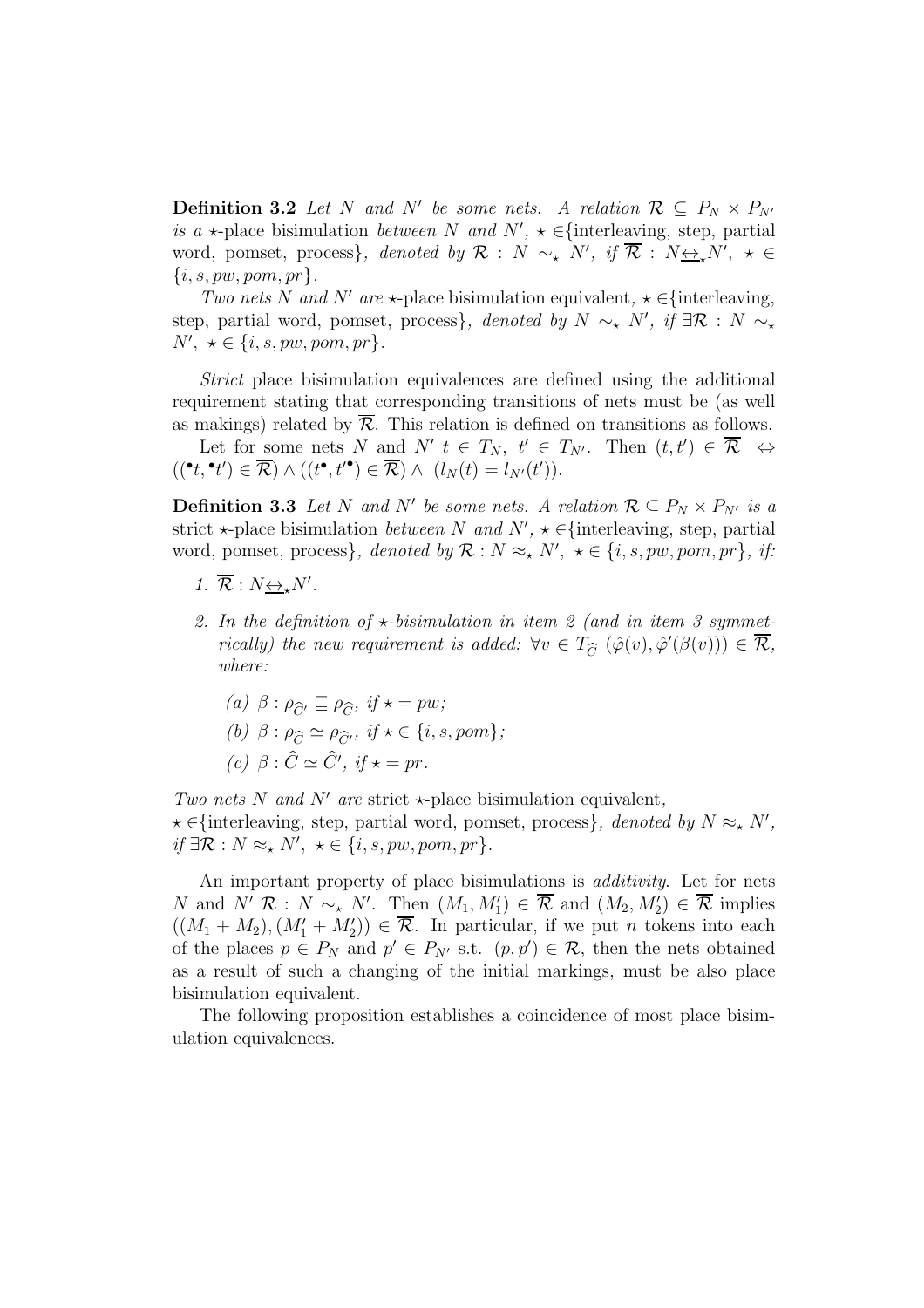Proposition 3.1 *[3, 4] For nets* N *and* N′ *:*

- *1.*  $N \sim_i N'$  ⇔  $N \sim_{pw} N'$ ;
- 2.  $N \sim_{pr} N' \Leftrightarrow N \approx_i N' \Leftrightarrow N \approx_{pr} N'.$

### 4 Interrelations of the equivalences

In this section, place bisimulation equivalences are compared with basic equivalences and back-forth bisimulation equivalences. First, recall the definition of history preserving bisimulation equivalences.

**Definition 4.1** Let N and N' be some nets. A relation  $\mathcal{R} \subseteq \Pi(N) \times$  $\Pi(N') \times \mathcal{B}$ , where  $\mathcal{B} = {\beta \mid \beta : T_C \rightarrow T_{C'}}, \pi = (C, \varphi) \in \Pi(N), \pi' =$  $(C', \varphi') \in \Pi(N')\},\$ is a  $\star$ -history preserving bisimulation *between* N and  $N', \star \in \{\text{pomset}, \text{process}\}, \text{ denoted by } N \underline{\leftrightarrow}_{\star h} N', \star \in \{\text{pom}, \text{pr}\}, \text{ if:}$ 

- *1.*  $(\pi_N, \pi_{N'}, \emptyset) \in \mathcal{R}$ .
- 2.  $(\pi, \pi', \beta) \in \mathcal{R} \Rightarrow$ 
	- $(a)$   $\beta$  :  $\rho_C \simeq \rho_{C'}$ , *if*  $\star \in \{pom, pr\}$ ; *(b)*  $C \simeq C'$ , if  $\star = pr$ .
- *3.*  $(\pi, \pi', \beta) \in \mathcal{R}, \ \pi \to \tilde{\pi} \Rightarrow \exists \tilde{\beta}, \ \tilde{\pi}' : \pi' \to \tilde{\pi}', \ \tilde{\beta}|_{T_C} = \beta, \ (\tilde{\pi}, \tilde{\pi}', \tilde{\beta}) \in \mathcal{R}.$
- *4. As item 3 but the roles of* N *and* N′ *are reversed.*

*Two nets* N *and* N' *are*  $\star$ -history preserving bisimulation *equivalent*,  $\star \in$ {pomset, process}, denoted by  $N \underline{\leftrightarrow}_{\star h} N'$ , if  $\exists \mathcal{R} : N \underline{\leftrightarrow}_{\star h} N'$ ,  $\star \in \{pom, pr\}$ .

Let us note that in this definition one can use extentions of processes by one transition only. Now we are able to prove the proposition about interrelations of place and history preserving equivalences.

**Proposition 4.1** *For nets* N and  $N'$ :  $N \sim_{pr} N' \Rightarrow N \leftrightarrow_{prh} N'$ .

*Proof.* See Appendix A. ◯

Below, the symbol  $\prime$  ' will denote "nothing", and the signs of equivalences subscribed by it are considered as that of without any subscribtion. The following theorem collect all the results obtained here and in [11], and clarify interrelations of all the equivalences.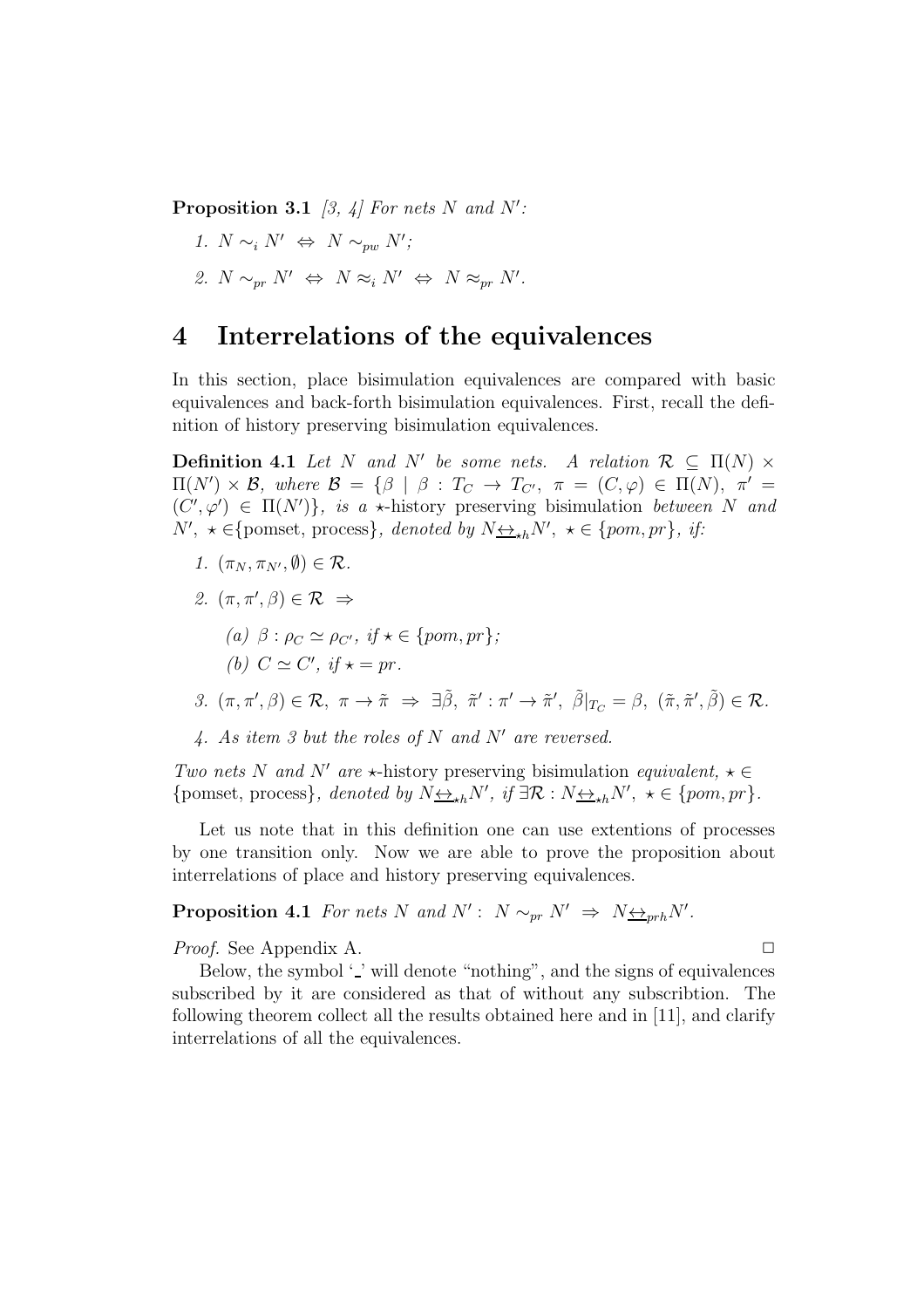

Figure 1: Interrelations of the equivalences and their preservation by SMrefinements

Theorem 4.1 *Let*  $\leftrightarrow$ ,  $\leftrightarrow \in \{\equiv, \leftrightarrow, \sim, \simeq\}$ ,  $\star$ ,  $\star \star \in \{., i, s, pw, pom, pr, iST,$ pwST, pomST, prST, pomh, prh, mes, occ, sbsf, sbpwf, sbpomf, sbprf, pombprf}. For nets N and  $N'$ :  $N \leftrightarrow_{\star} N' \Rightarrow N \leftrightarrow_{\star \star} N'$  iff in the graph *in Figure 1 there exists a directed path from*  $\leftrightarrow_{\star}$  *to*  $\leftrightarrow_{\star\star}$ *.* 

*Proof.*  $(\Leftarrow)$  By Theorem 12 from [11] and the following substantiations.

- The implications  $\sim_{\star} \to \leftrightarrow_{\star}$ ,  $\star \in \{i, pom, pr\}$  are valid by the definitions.
- The implication  $\sim_{pr} \rightarrow \underline{\leftrightarrow}_{prh}$  is valid by Proposition 3.2.
- The implication  $\sim_{\text{pom}} \rightarrow \sim_i$  is valid by the definitions.
- The implication  $\sim_{pr} \to \sim_{pom}$  is valid since lposets of isomorphic nets are also isomorphic.
- The implication  $\simeq \rightarrow \sim_{pr}$  is obvious.

 $(\Rightarrow)$  By Theorem 12 from [11] and the following examples (dashed lines in Figure 2 connect bisimilar places).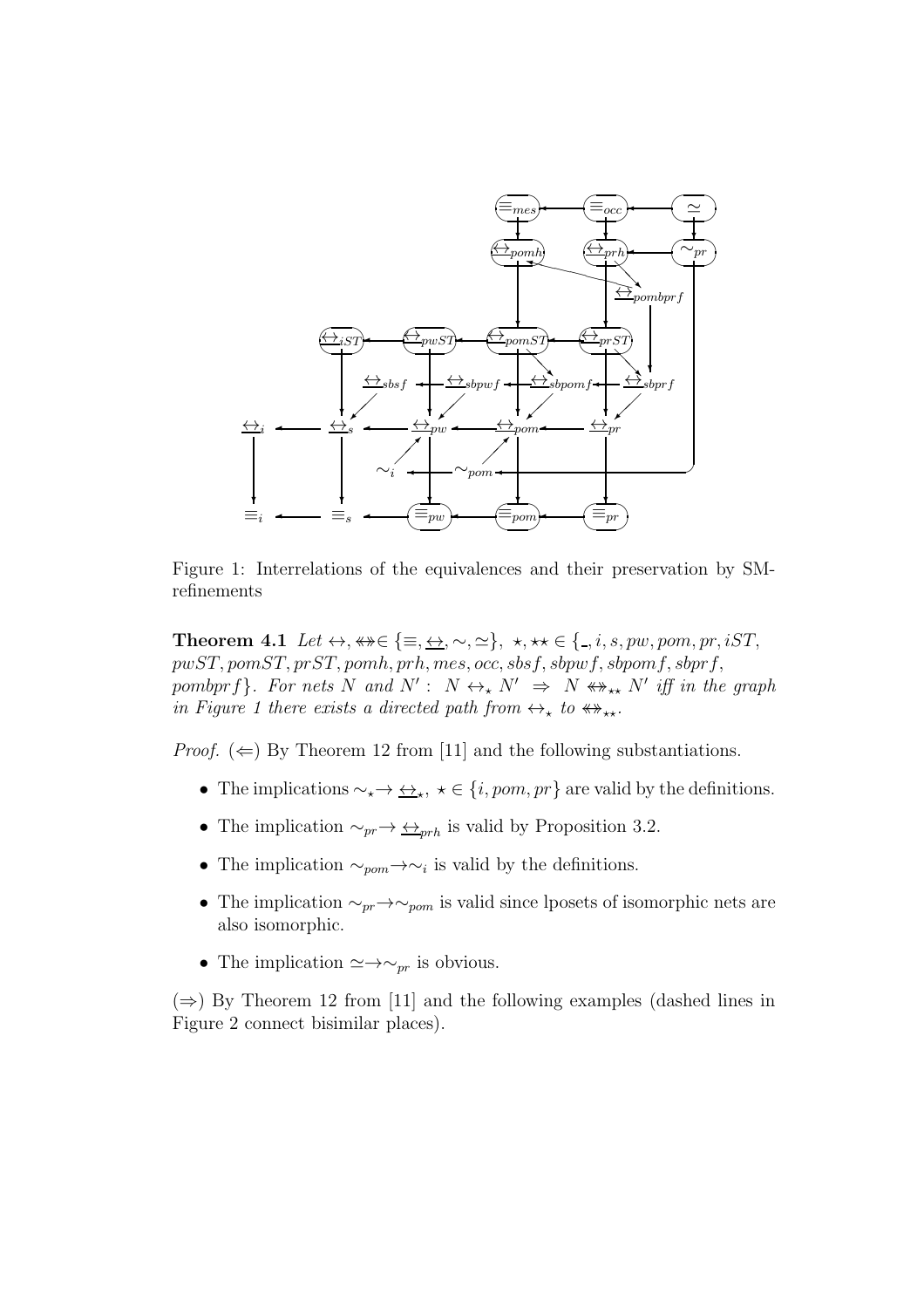- In Figure 2(a),  $N \sim_i N'$ , but  $N \neq_{\text{pom}} N'$ , since only in the net N' action b can depend on a.
- In Figure 2(b),  $N \sim_{\text{pom}} N'$ , but  $N \not\equiv_{\text{pr}} N'$ , since only in the net N' the transition with label a has two input (and two output) places.
- In Figure 2(c),  $N \equiv_{occ} N'$ , but  $N \nsim_i N'$ , since any place bisimulation must relate input places of the nets  $N$  and  $N'$ . But after putting one additional token into each of these places only in  $N'$  the action  $c$  can happen.
- In Figure 2(b),  $N \sim_{\text{pom}} N'$ , but  $N \nleftrightarrow_{\text{iST}} N'$ , since only in the net N' action  $a$  can start so that no  $b$  can begin working until finishing of  $a$ .
- In Figure 2(d),  $N \sim_{pr} N'$ , but  $N \neq_{mes} N'$ , since only the net N' has two conflict actions a.
- In Figure 2(b),  $N \sim_{\text{pom}} N'$ , but  $N \nleftrightarrow_{\text{obsf}} N'$ , since only in the net N' action a can happen so that b must depend on a.  $\Box$

In this section, we obtained a number of important results. Before, place bisimulation equivalences have been compared with usual bisimulation ones only. Here, we clarified their interrelations with all the basic and backforth ones. We proved that  $\sim_{\text{nom}}$  does not imply neiter ST- nor back-forth bisimulation equivalences. The situation is quite different for  $\sim_{pr}$ . It appears to be strict enough to imply history preserving bisimulation equivalences. This interesting result may be used in reduction of nets modulo  $\sim_{pr}$  [3, 4]. Now, we can guarantee that the reduced net has the same histories of the behaviour as the initial one.

# 5 Preservation of the equivalences by refinements

In this section, we treat the considered equivalence notions for preservation by transition refinements. We use SM-refinement, i.e. refinement by a special subclass of state-machine nets introduced in [5].

**Definition 5.1** An SM-net *is a net*  $D = \langle P_D, T_D, F_D, l_D, M_D \rangle$  *s.t.:*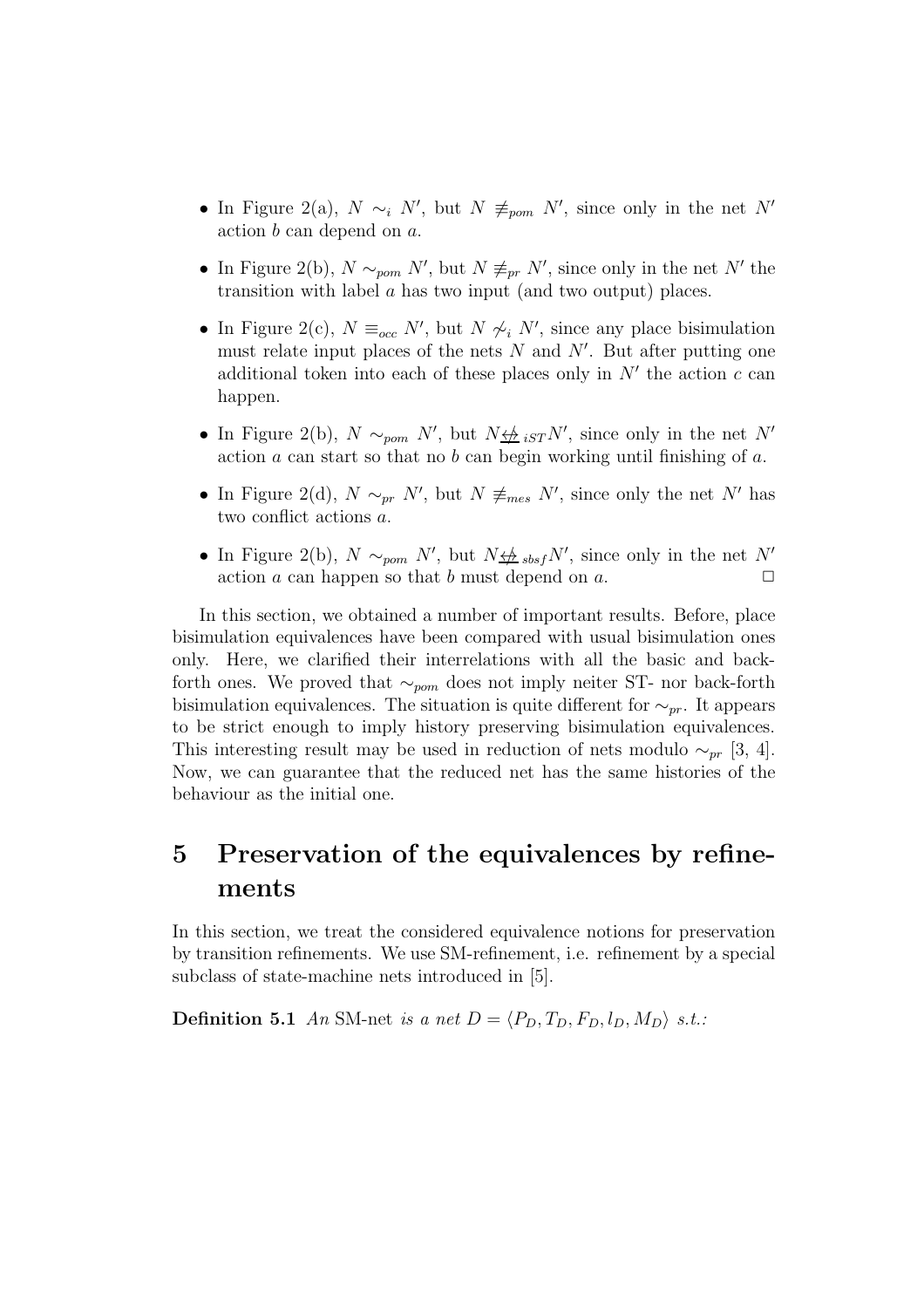

Figure 2: Examples of place bisimulation equivalences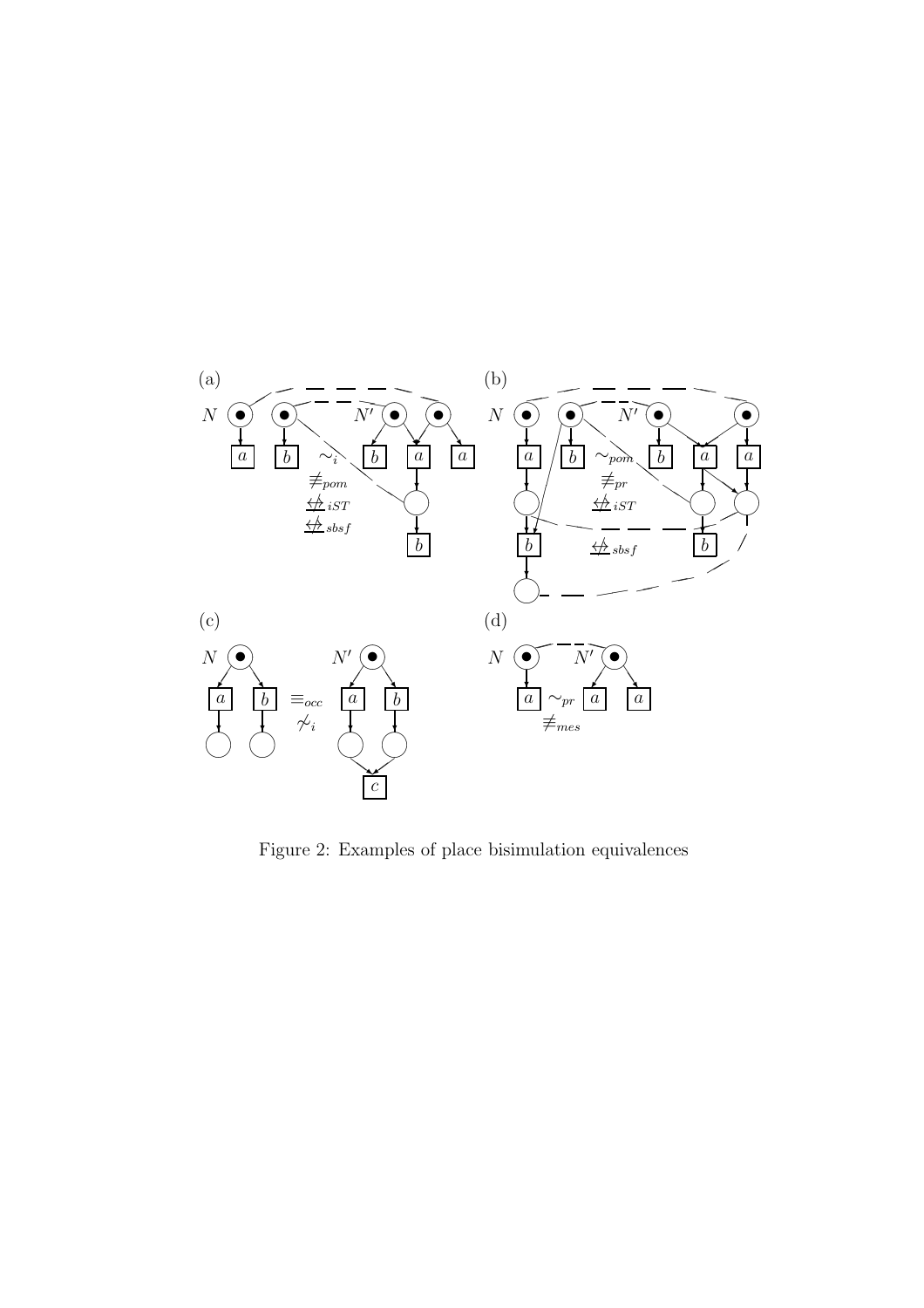- 1.  $\forall t \in T_D \, |\mathbf{t}| = |t^{\bullet}| = 1$ , *i.e.* each transition has exactly one input and *one output place;*
- 2.  $\exists p_{in}, p_{out} \in P_D \text{ s.t. } p_{in} \neq p_{out} \text{ and } \circ D = \{p_{in}\}, D^{\circ} = \{p_{out}\}, i.e. \text{ it is}$ *an unique input and an unique output place.*
- *3.*  $M_D = \{p_{in}\}\$ , *i.e.* at the beginning there is an unique token in  $p_{in}$ .

**Definition 5.2** *Let*  $N = \langle P_N, T_N, F_N, l_N, M_N \rangle$  *be some net,*  $a \in l_N(T_N)$  *and*  $D = \langle P_D, T_D, F_D, l_D, M_D \rangle$  *be SM-net. An* SM-refinement, *denoted by*  $ref(N, a, D),$  is a net  $\overline{N} = \langle P_{\overline{N}}, T_{\overline{N}}, F_{\overline{N}}, l_{\overline{N}}, M_{\overline{N}} \rangle$ , where:

•  $P_{\overline{N}} = P_N \cup \{ \langle p, u \rangle \mid p \in P_D \setminus \{ p_{in}, p_{out} \}, u \in l_N^{-1}(a) \};$ 

• 
$$
T_{\overline{N}} = (T_N \setminus l_N^{-1}(a)) \cup \{ \langle t, u \rangle \mid t \in T_D, u \in l_N^{-1}(a) \};
$$

$$
\bullet \ \ F_{\overline{N}}(\overline{x},\overline{y}) = \begin{cases} F_N(\overline{x},\overline{y}), & \overline{x},\overline{y} \in P_N \cup (T_N \setminus l_N^{-1}(a)); \\ F_D(x,y), & \overline{x} = \langle x,u \rangle, \ \overline{y} = \langle y,u \rangle, \ u \in l_N^{-1}(a); \\ F_N(\overline{x},u), & \overline{y} = \langle y,u \rangle, \ \overline{x} \in \bullet u, \ u \in l_N^{-1}(a), \ y \in p_n^{\bullet}; \\ F_N(u,\overline{y}), & \overline{x} = \langle x,u \rangle, \ \overline{y} \in \bullet u, \ u \in l_N^{-1}(a), \ x \in \bullet p_{out}; \\ 0, & \text{otherwise}; \end{cases}
$$

• 
$$
l_{\overline{N}}(\overline{u}) = \begin{cases} l_N(\overline{u}), & \overline{u} \in T_N \setminus l_N^{-1}(a); \\ l_D(t), & \overline{u} = \langle t, u \rangle, \ t \in T_D, \ u \in l_N^{-1}(a); \end{cases}
$$

• 
$$
M_{\overline{N}}(p) = \begin{cases} M_N(p), & p \in P_N; \\ 0, & otherwise. \end{cases}
$$

An equivalence is *preserved by refinements*, if equivalent nets remain equivalent after applying any refinement operator to them accordingly. The following proposition demonstrates that some place equivalences are not preserved by SM-refinements.

**Proposition 5.1** *The equivalences*  $\sim_i$  *and*  $\sim_{\text{pom}}$  *are not preserved by SMrefinements.*

*Proof.* In Figure 3,  $N \sim_{\text{pom}} N'$ , but  $ref(N, a, D) \neq ircf(N', a, D)$ , since only in the net  $ref(N', a, D)$  after action  $a_1$  action b cannot happen. Consequently, equivalences between  $\leftrightarrow$ <sub>i</sub> and  $\sim$ <sub>pom</sub> are not preserved by SM-refinements.  $\Box$ 

The following proposition proves that  $\sim_{pr}$  is preserved by refinements.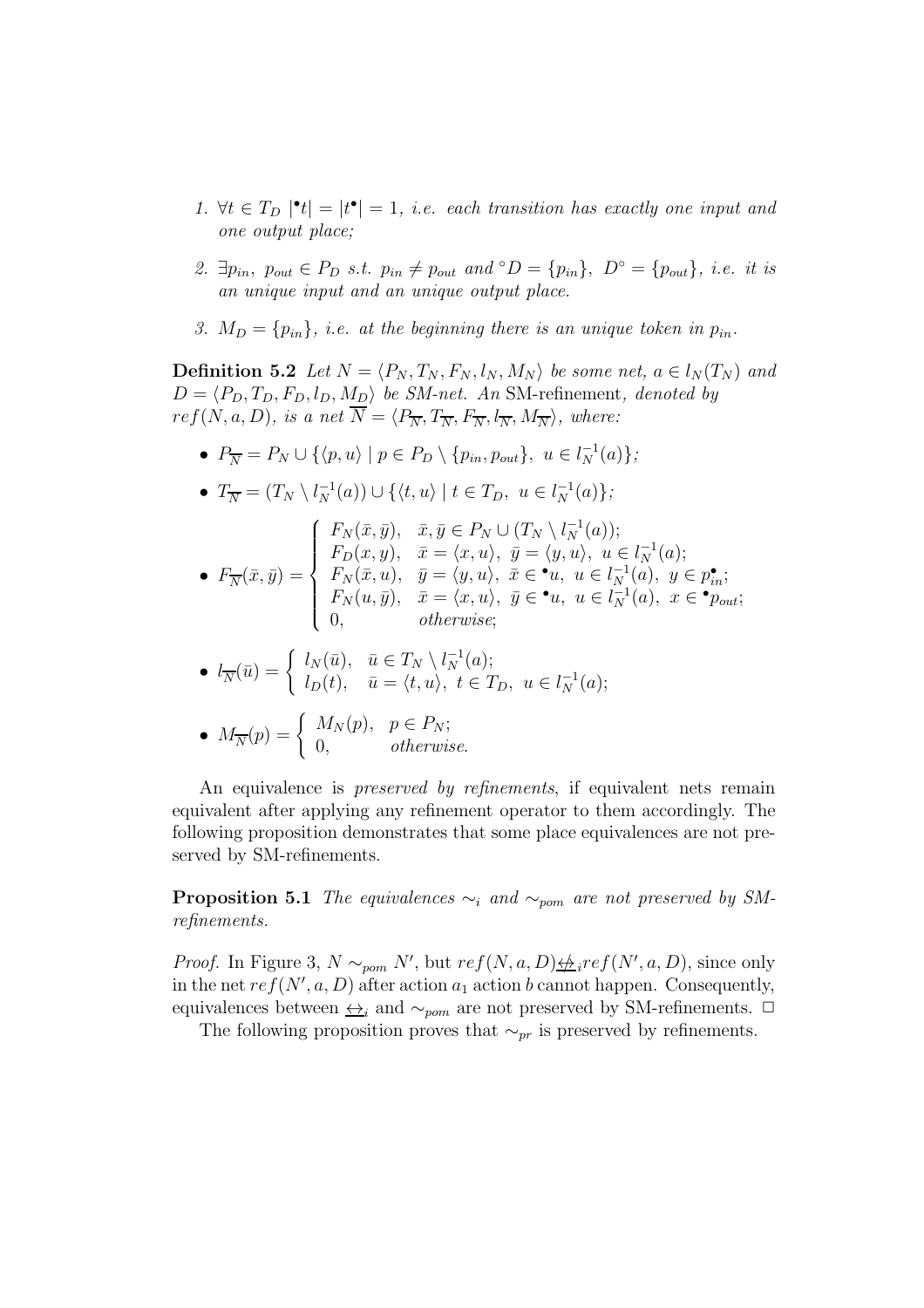

Figure 3: The equivalences between  $\triangleq_i$  and  $\sim_{pom}$  are not preserved by SMrefinements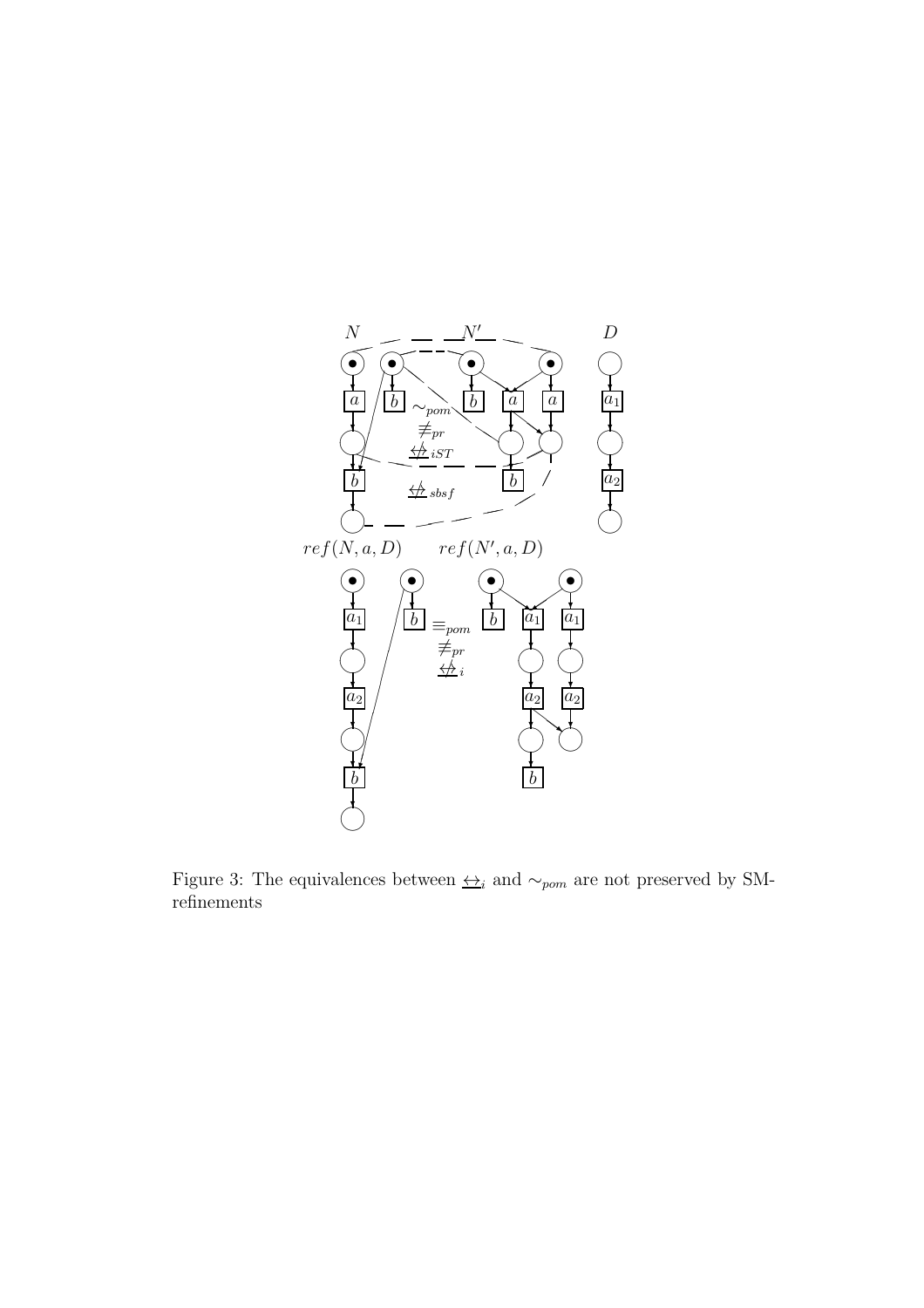**Proposition 5.2** *For nets* N and N' *s.t.*  $a \in l_N(T_N) \cap l_{N'}(T_{N'})$  and SM-net  $D: N \sim_{pr} N' \Rightarrow ref(N, a, D) \sim_{pr} ref(N', a, D).$ 

*Proof.* See Appendix B. ◯

Now we can add the results obtained to that of from [11] and present the following theorem.

**Theorem 5.1** *Let*  $\leftrightarrow \in \{\equiv, \leftrightarrow, \sim, \simeq\}$  *and*  $\star \in \{., i, s, pw, pom, pr, iST,$ pwST, pomST, prST, pomh, prh, mes, occ, sbsf, sbpwf, sbpomf, sbprf, pombprf}. For nets N and N' s.t.  $a \in l_N(T_N) \cap l_{N'}(T_{N'})$  and SM-net  $D: N \leftrightarrow_{\star} N' \Rightarrow ref(N, a, D) \leftrightarrow_{\star} ref(N', a, D)$  *iff the equivalence*  $\leftrightarrow_{\star}$  *is in oval in Figure 1.*

*Proof.* By Theorem 18 from [11] and Propositions 5.1 and 5.2.  $\Box$ 

In this section, an important result has been established. From all the place bisimulation equivalences, only  $\sim_{pr}$  is preserved by refinements. Thus, it can be used for the compositional refinement of Petri nets.

For example, let us consider a net modelling a concurrent system and the reduced (modulo some equivalence) version of this net. The initial and the reduced nets have similar behaviour. Thus, we can use the reduced net instead of the initial one as a model for the concurrent system. If we want to consider the system at lower abstraction level, we use a refinement operation which "replaces" several transitions of the nets to the subnets corresponding to some internal structure of the system's components. If the equivalence used for the reduction is not preserved by refinements, we cannot use the refined reduced net as a model anymore, since its behaviour can be different with that of the refined initial net.

Hence, the preservation of  $\sim_{pr}$  by refinements is a powerful property, especially if to remember that this equivalence implies the history preserving one. Consequently, the histories of behaviour of the initial net coincide with that of the reduced net, and this property is valid at different abstraction levels.

# 6 Conclusion

In this paper, we examined a group of place bisimulation equivalences. We compared them with basic and back-forth ones. All the considered equivalences were treated for preservation by SM-refinements to establish which of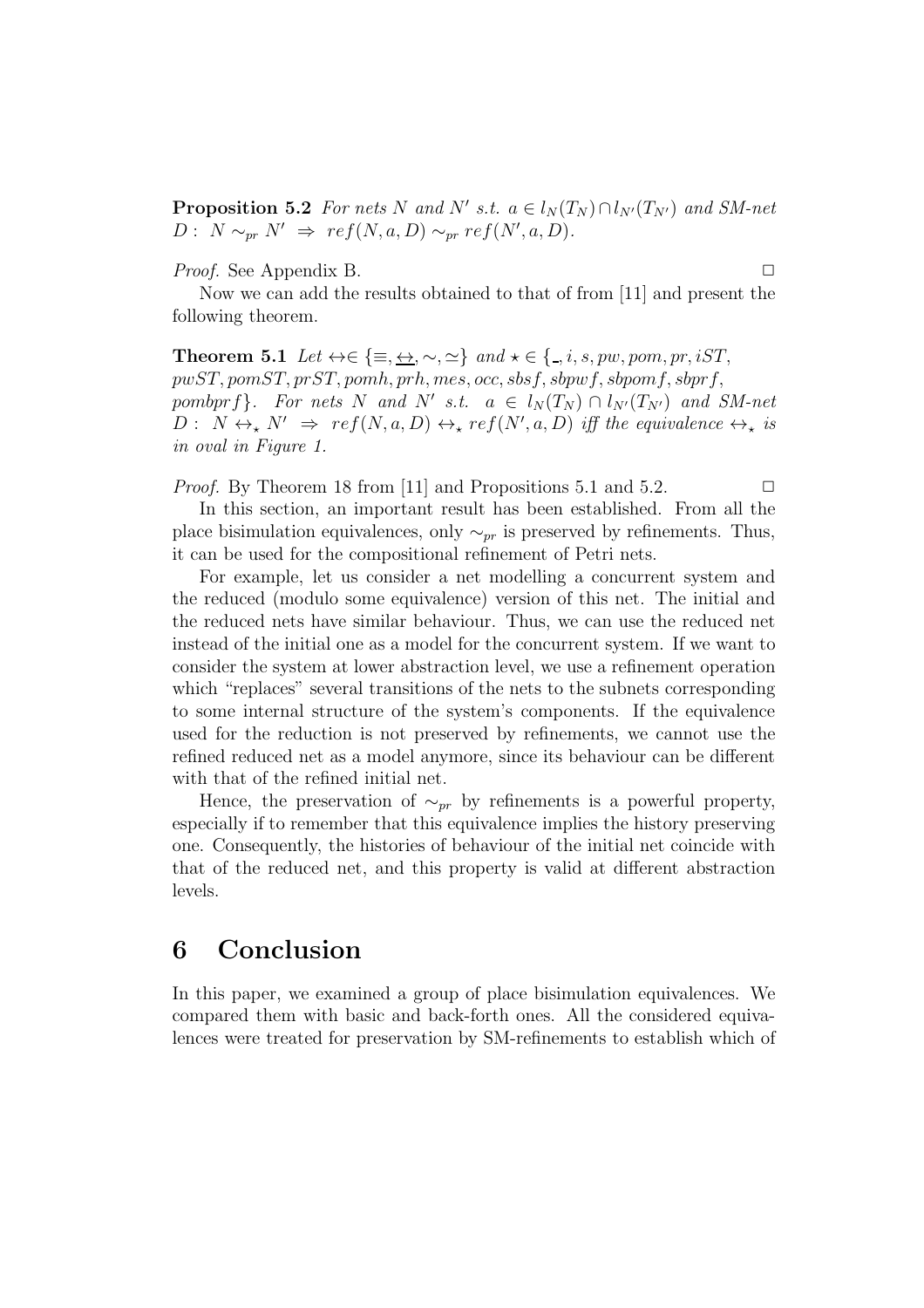them may be used for top-down design of concurrent systems. We proved that  $\sim_{pr}$  implies  $\leftrightarrow_{prh}$  and it is preserved by refinements. Hence, it may be used for the compositional and history-preserving reduction of concurrent systems modelled by Petri nets.

Further research may consist in the investigation of analogues of the considered equivalences on Petri nets with  $\tau$ -actions ( $\tau$ -equivalences).  $\tau$ -actions are used to abstract of internal, invisible to external observer behaviour of systems to be modelled. Let us note that a number of interleaving place  $\tau$ -bisimulation equivalences was proposed in [4, 2]. For other semantics, the corresponding relations have not been defined, and it would be interesting to propose them and exam their interrelations. In future, we plan to define  $\tau$ analogues of all the equivalence relations considered in this paper and exam them following the same pattern.

#### References

- [1] Autant C., Belmesk Z., Schnoebelen Ph. *Strong bisimularity on nets revisited. Extended abstract.* LNCS 506, p. 295–312, June 1991.
- [2] Autant C., Pfister W., Schnoebelen Ph. *Place bisimulations for the reduction of labelled Petri nets with silent moves.* Proceedings of International Conference on Computing and Information, 1994.
- [3] Autant C., Schnoebelen Ph. *Place bisimulations in Petri nets.* LNCS 616, p. 45–61, June 1992.
- [4] Autant C. *Petri nets for the semantics and the implementation of parallel processes.* Ph.D. thesis, Institut National Polytechnique de Grenoble, May 1993 (in French).
- [5] Best E., Devillers R., Kiehn A., Pomello L. *Concurrent bisimulations in Petri nets.* Acta Informatica 28, p. 231–264, 1991.
- [6] Cherief F. *Back and forth bisimulations on prime event structures.* LNCS 605, p. 843–858, June 1992.
- [7] van Glabbeek R.J., Vaandrager F.W. *Petri net models for algebraic theories of concurrency.* LNCS 259, p. 224–242, 1987.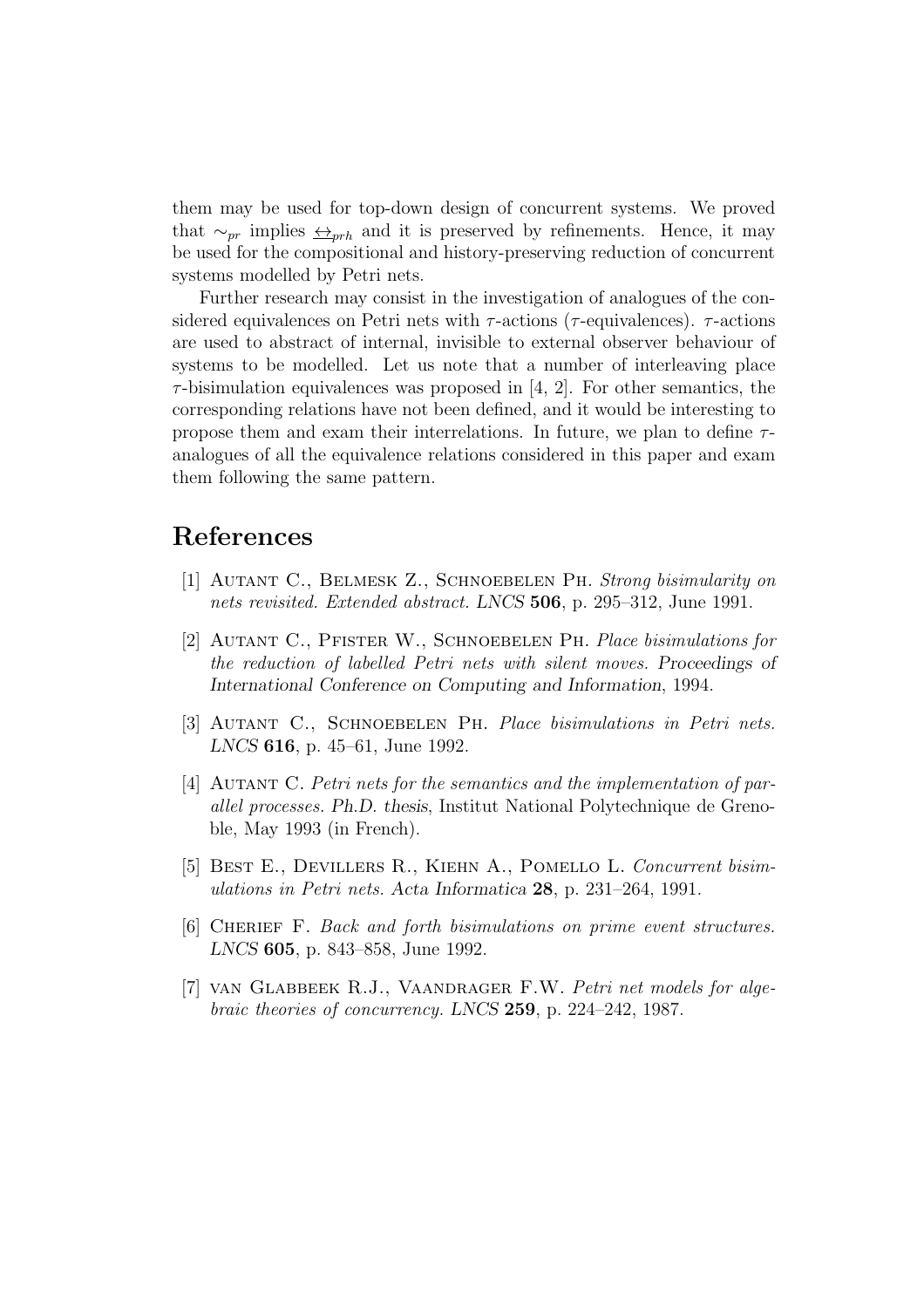- [8] Pomello L., Rozenberg G., Simone C. *A survey of equivalence notions for net based systems.* LNCS 609, p. 410–472, 1992.
- [9] Pinchinat S. *Bisimulations for the semantics of reactive systems.* Ph.D. thesis, Institut National Politechnique de Grenoble, January 1993 (in French).
- [10] TARASYUK I.V. *Petri net equivalences for design of concurrent systems.* Proceedings of  $5^{th}$  Workshop on Concurrency, Specification and Programming - 96 (CSP'96), September 25–27, 1996, Informatik-Bericht 69, p. 190–204, Institut für Informatik, Humboldt-Universität zu Berlin, Berlin, Germany, 1996.
- [11] TARASYUK I.V. *Back-forth equivalences for design of concurrent systems.* S. Adian, A. Nerode, eds., Proceedings of  $4^{th}$  International Symposium on Logical Foundations of Computer Science - 97 (LFCS'97), LNCS 1234, p. 374–384, Yaroslavl, 1997.
- [12] Vogler W. *Modular construction and partial order semantics of Petri nets.* LNCS 625, 252 p., 1992.

### A Proof of Proposition 4.1.

By Proposition 3.1,  $\exists \mathcal{R} : N \approx_{pr} N'$ . Then  $\overline{\mathcal{R}} : N \leftrightarrow_{pr} N'$  and transitions of N and N' are related by  $\overline{\mathcal{R}}$ . Let us define a relation S as follows:  $\mathcal{S} = \{(\pi, \pi', \beta) \mid \pi = (C, \varphi) \in \Pi(N), \pi' = (C, \varphi') \in \Pi(N'), \beta =$  $id_{T_C}$ ,  $\forall r \in P_C$   $(\varphi(r), \varphi'(r)) \in \mathcal{R}$ ,  $\forall v \in T_C$   $(\varphi(v), \varphi'(v)) \in \overline{\mathcal{R}}$ . Let us prove  $S: N \underline{\leftrightarrow}_{prh} N'$ .

- 1. Obviously,  $(\pi_N, \pi_{N'}, \emptyset) \in \mathcal{S}$ .
- 2. By definition of S,  $(\pi, \pi', \beta) \in S \implies \beta : \rho_C \simeq \rho_{C'}$  and  $C \simeq C'$ ;
- 3. Let  $(\pi, \pi', \beta) \in \mathcal{S}$ ,  $\pi = (C, \varphi)$ ,  $\pi' = (C, \varphi')$  and  $\pi \stackrel{v}{\to} \tilde{\pi}$ ,  $\tilde{\pi} = (\tilde{C}, \tilde{\varphi})$ .

Let us consider a transition firing  $\tilde{\varphi}(\cdot v) \stackrel{\tilde{\varphi}(v)}{\rightarrow} \tilde{\varphi}(v\cdot)$  in N. By definition of  $S$ .

 $(\varphi(\mathbf{e}^{\bullet}v), \varphi'(\mathbf{e}^{\bullet}v)) \in \overline{\mathcal{R}}$ . Since  $\varphi(\mathbf{e}^{\bullet}v) = \tilde{\varphi}(\mathbf{e}^{\bullet}v)$ , we have  $(\tilde{\varphi}(\mathbf{e}^{\bullet}v), \varphi'(\mathbf{e}^{\bullet}v)) \in \overline{\mathcal{R}}$ .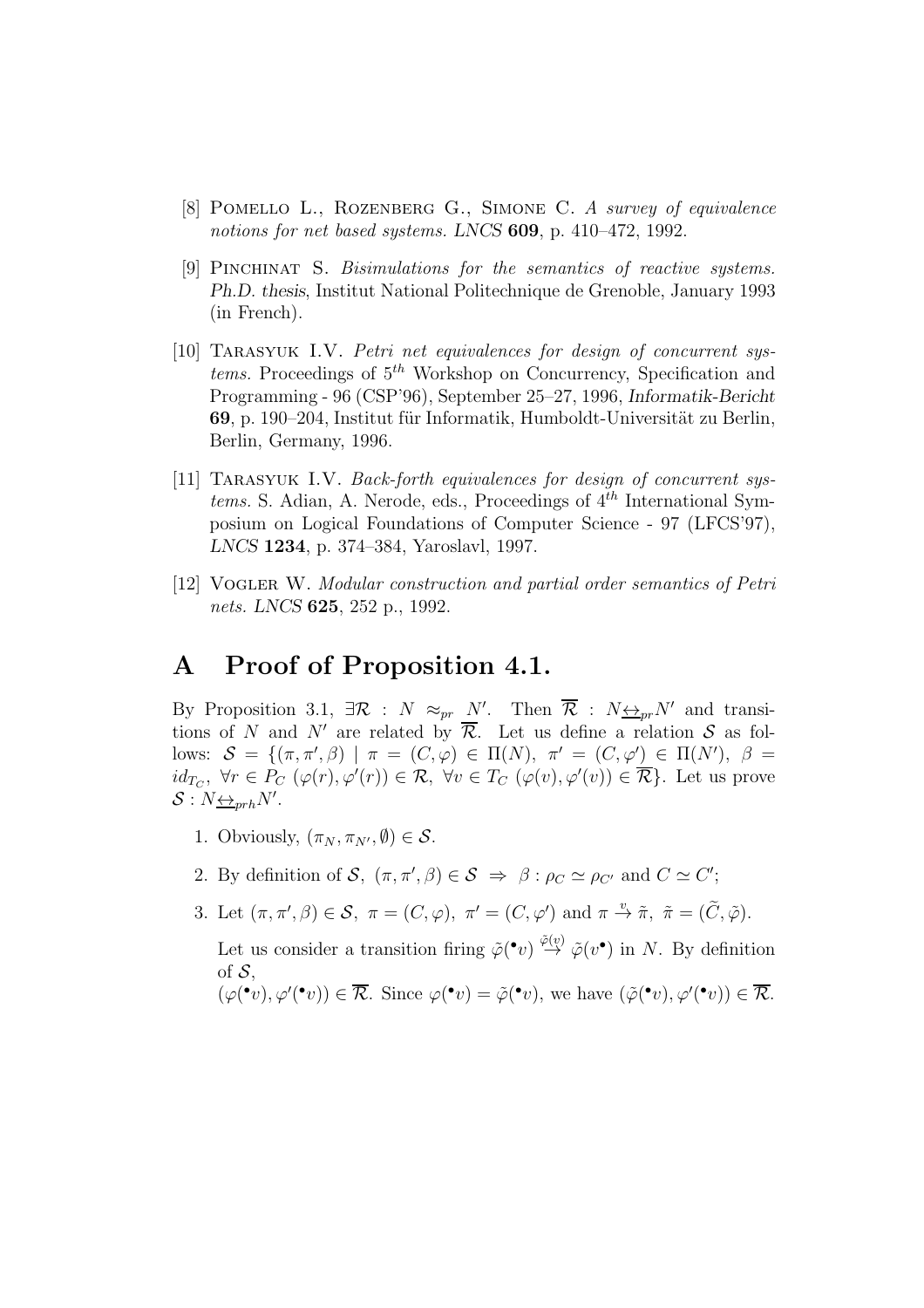Since  $\mathcal{R}: N \approx_{pr} N'$ , we have  $\exists u', \widetilde{M}' : \varphi'(\cdot v) \stackrel{u'}{\rightarrow} \widetilde{M}'$ ,  $(\tilde{\varphi}(v), u') \in \overline{\mathcal{R}}$ and  $(\tilde{\varphi}(v^{\bullet}), \tilde{M}')$  $\in \overline{\mathcal{R}}$ . Let  $v^{\bullet} = \{r_1, \ldots, r_n\}, \ \tilde{M}' = \{p'_1, \ldots, p'_n\}, \ \forall i \ (1 \leq i \leq n) \ (\tilde{\varphi}(r_i), p'_i) \in$ R. Let us define a mapping  $\tilde{\varphi}'$  as follows:  $\tilde{\varphi}'|_{(P_C \cup T_C)} = \varphi', \tilde{\varphi}'(v) =$  $u', \forall i \ (1 \leq i \leq n) \ \tilde{\varphi}'(r_i) = p'_i.$ Since by definition of  $\tilde{\varphi}'$  we have  $u' = \tilde{\varphi}'(v)$ ,  $\tilde{M}' = \tilde{\varphi}'(v^{\bullet})$ ,  $\varphi'(\bullet v) =$  $\tilde{\varphi}'(r)$ , then  $\tilde{\varphi}'(r) \stackrel{\tilde{\varphi}'(v)}{\rightarrow} \tilde{\varphi}'(v^{\bullet})$  is a transition firing in N' and  $(\tilde{\varphi}(v), \tilde{\varphi}'(v)) \in \overline{\mathcal{R}}, \ (\tilde{\varphi}(v^{\bullet}), \tilde{\varphi}'(v^{\bullet})) \in \overline{\mathcal{R}}.$ Consequently,  $\tilde{\varphi}(\mathbf{v}) - \mathbf{\tilde{\varphi}}(v) = \tilde{\varphi}(v) - \tilde{\varphi}(v) \mathbf{\tilde{\varphi}}(v)$  and  $\tilde{\varphi}'(\mathbf{v}) - \mathbf{\tilde{\varphi}}'(v) =$  $\tilde{\varphi}'(v^{\bullet}) - \tilde{\varphi}'(v)^{\bullet}$ . Because of additivity of place bisimulations and since  $\tilde{\varphi}$  is an embedding, we have  $(\emptyset, \tilde{\varphi}'({}^{\bullet}v) - {}^{\bullet}\tilde{\varphi}'(v)) \in \overline{\mathcal{R}}$  and  $(\emptyset, \tilde{\varphi}'(v^{\bullet}) \tilde{\varphi}'(v)$ <sup>•</sup>)  $\in \overline{\mathcal{R}}$ . Consequently,  $\tilde{\varphi}'(v) = \tilde{\varphi}'(v)$  and  $\tilde{\varphi}'(v) = \tilde{\varphi}'(v)$ <sup>•</sup>. Therefore  $\tilde{\varphi}'$  is an embedding and  $\tilde{\pi}' = (\tilde{C}, \tilde{\varphi}') \in \Pi(N')$ . We have  $\pi' \overset{v}{\rightarrow} \tilde{\pi}'$ . Let us define  $\tilde{\beta} = id_T$  $\overline{C}$ . Then  $(\tilde{\pi}, \tilde{\pi}', \tilde{\beta}) \in \mathcal{S}$ .

4. As item 3, but the roles of N and N' are reversed.  $\square$ 

### B Proof of Proposition 5.2.

Let  $\overline{N} = ref(N, a, D), \overline{N}' = ref(N', a, D)$  and  $\mathcal{R}: N \sim_{pr} N'.$  By Proposition 3.1,  $\mathcal{R}: N \approx_i N'$ . It is enough to prove  $\overline{N} \approx_i \overline{N}'$ . Let us define a relation S as follows:  $S = \mathcal{R} \cup \{(\langle p, u \rangle, \langle p, u' \rangle) \mid p \in P_D \setminus \{p_{in}, p_{out}\}, (u, u') \in \overline{\mathcal{R}}\}.$ Let us prove  $S: \overline{N} \approx_i \overline{N'}$ .

- 1.  $(M_{\overline{N}}, M_{\overline{N}'}) \in S$ , since  $(M_N, M_{N'}) \in \mathcal{R}$ .
- 2. Let  $(M, M') \in \mathcal{S}$  and  $M \stackrel{\bar{u}}{\rightarrow} \widetilde{M}$ . Two cases are possible:
	- (a)  $\bar{u} = u \in T_N$ ;
	- (b)  $\bar{u} = \langle t, u \rangle, t \in T_D, u \in T_N, l_N (u) = a.$

Let us consider the case (b), since the case (a) is obvious. Let  $\cdot t =$  $\{p\}, t^{\bullet} = \{q\}.$  Then we have:

$$
^{\bullet}\langle t,u\rangle = \begin{cases} ^{\bullet}u, & t \in p_{in}^{\bullet}; \\ \langle p,u\rangle, & \text{otherwise}. \end{cases} \langle t,u\rangle^{\bullet} = \begin{cases} u^{\bullet}, & t \in {}^{\bullet}p_{out}; \\ \langle q,u\rangle, & \text{otherwise}. \end{cases}
$$